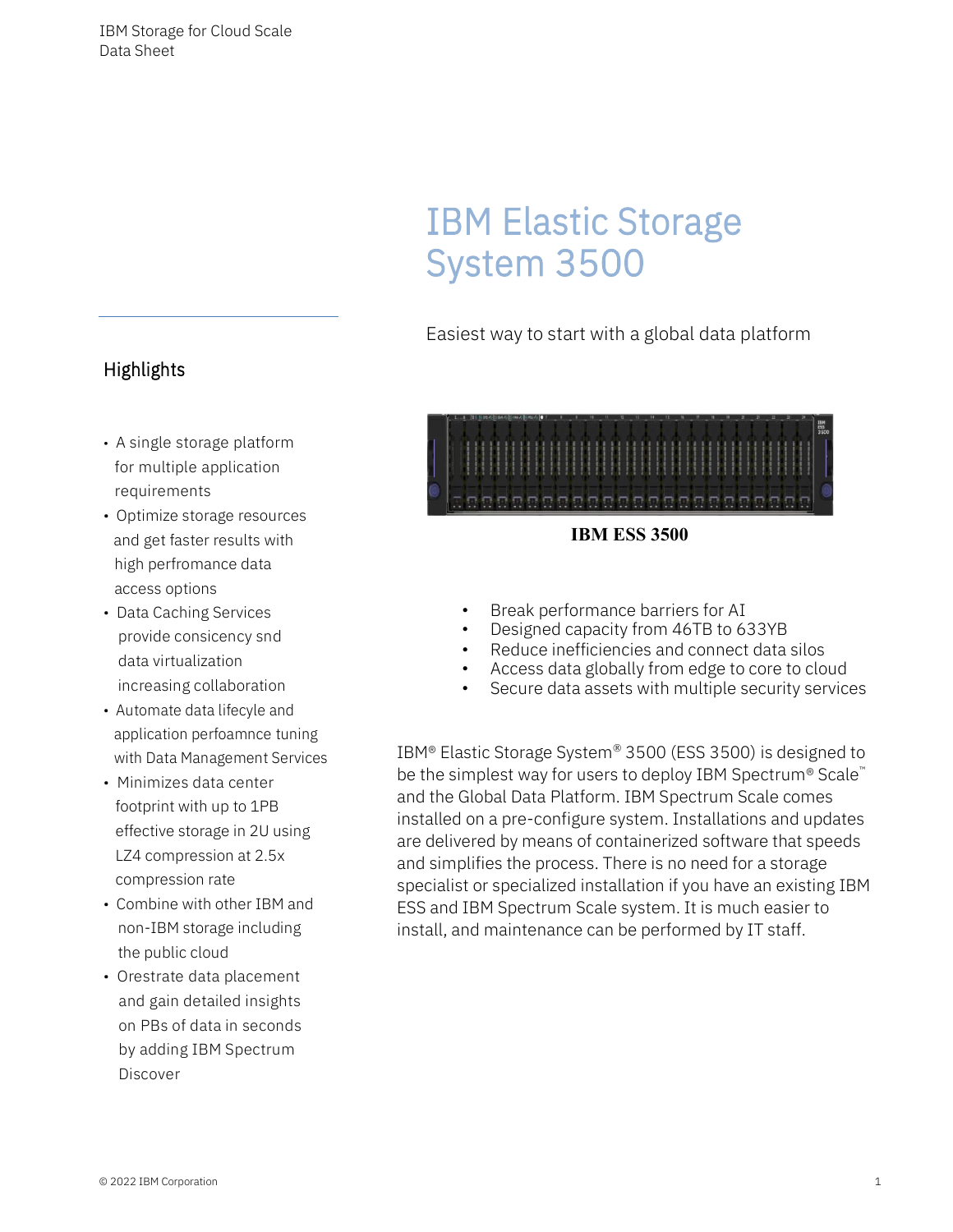The IBM ESS 3500 is targeted at new easy to order, easy to install, easy to upgrade, easy to use, appliance-like, with a lower cost customer experience. To learn more about specific value that customers have obtained with the IBM global data platform, read Forrester's The Total Economic [Impact™Of](https://www.ibm.com/downloads/cas/KY1EY12A) IBM Spectrum Scale

#### Application Workloads for the ESS 3500



IBM ESS 3500 provides an extreme high-performance tier of Spectrum Scale file storage with up to 91GB/s of performance, for a broad variety of applications. The ESS 3500 is designed to keep GPUs active to solve AI problems faster and running at peak performance. Like all previous generations, IBM ESS 3500 runs the proven IBM Spectrum Scale RAID erasure coding, which provides superior consistent highperformance, mitigation of storage hardware failures, and intelligent monitoring / management / dynamic tuning ofIBM ESS and IBM Spectrum Scale data.

IBM Spectrum Scale RAID manages the physical NVMe media. IBM Spectrum Scale RAID is a major differentiator in the IBM ESS 3500 versus all of its competitors. Many competitors still need to rely on conventional RAID 1/5/6 in order to provide storage hardware resilience. As a result, RAID 1 devices have much lower usable capacity, and RAID 5/6 storage has much higher impact to the entire IBM Spectrum Scale file system and to the applications in the event of storage hardware.

IBM ESS 3500 is based on proven IBM Storage 2U24 hardware. You can order half-populated 12 or fullypopulated 24, 2.5" NVMe drives in capacities of 3.84TB, 7.68TB and 15.36TB. Using the largest capacity 15.36TB NVMe drives, up to 368TB usable capacity, in a 2U form factor, along with associated low weight and low power consumption.

Contact your IBM Sales representative or value added business partner for details about pricing and your specific configuration.

#### The simplicity of the ESS 3500

To address the challenges of managing today's data, IBM ESS 3500 delivers a new generation of software-defined storage. It builds on years of experience and couples proven IBM Spectrum Scale software with lightning-fast NVM storage technology to offer industry-leadin file management capabilities and low latency data access. These build on and extend a track record of meeting the needs of the smartest, most demanding organizations. The ESS 3500 is up to 12% faster than previous generation of ESS NVMe storage.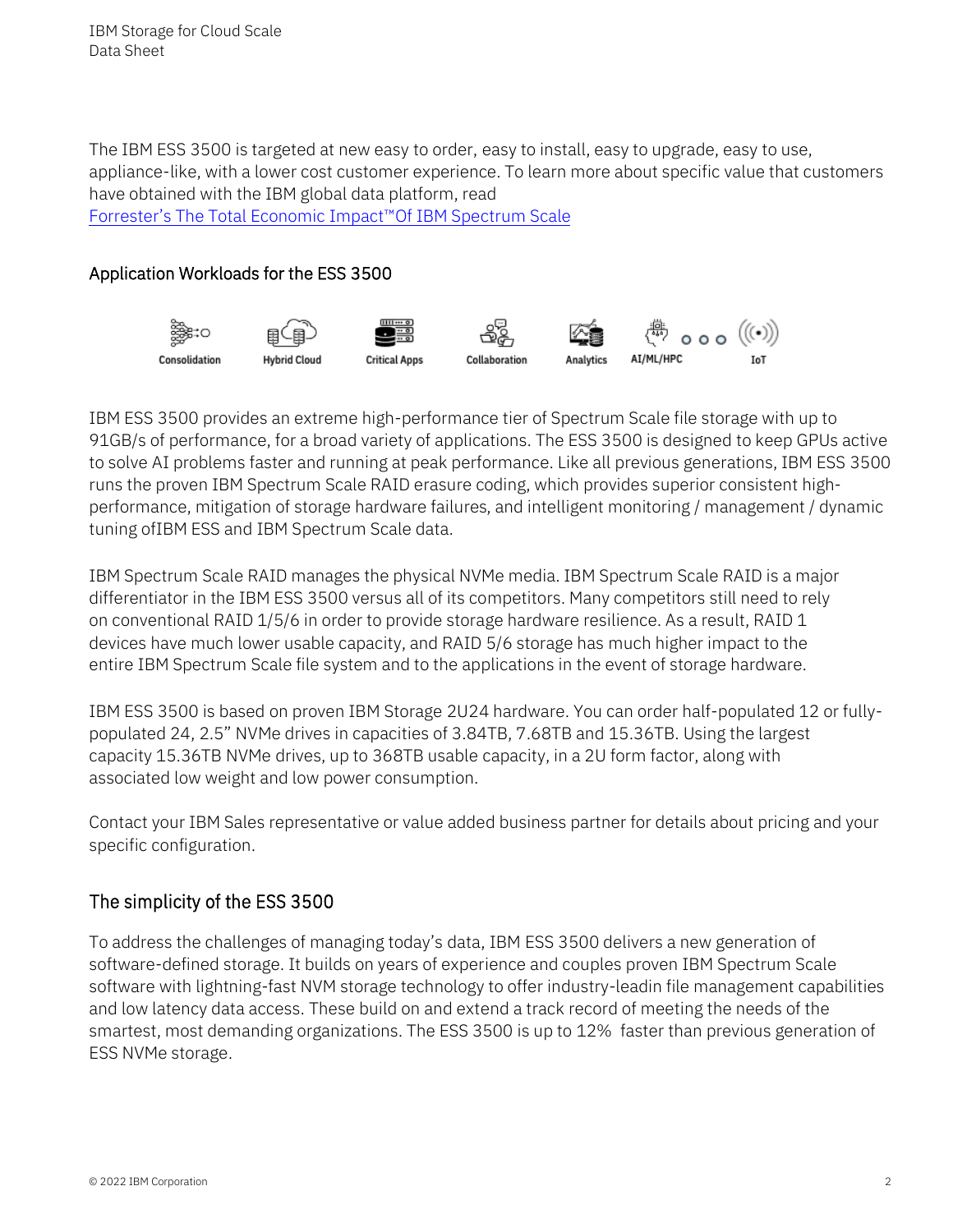

Whatever the current scope of your data management needs, you can start as small or as big as you want and easily scale out by adding more units when needed. IBM ESS 3500 offers:

- Simplicity: Containerized software install and upgrade, plus a powerful management GUI, minimize demands on IT staff time and expertise
- High performance: NVMe flash storage with up to 91GB/second read throughput per 2U building block
- Global data platform: With multiple data services to meet the most demanding requirements

IBM ESS 3500 helps simplify ITOps with an intuitive user interface that provides a picture and graphic view of problems should they arise. Operations can protect data directly to cloud or to a remote IBM Spectrum Scale System and then even archive to tape.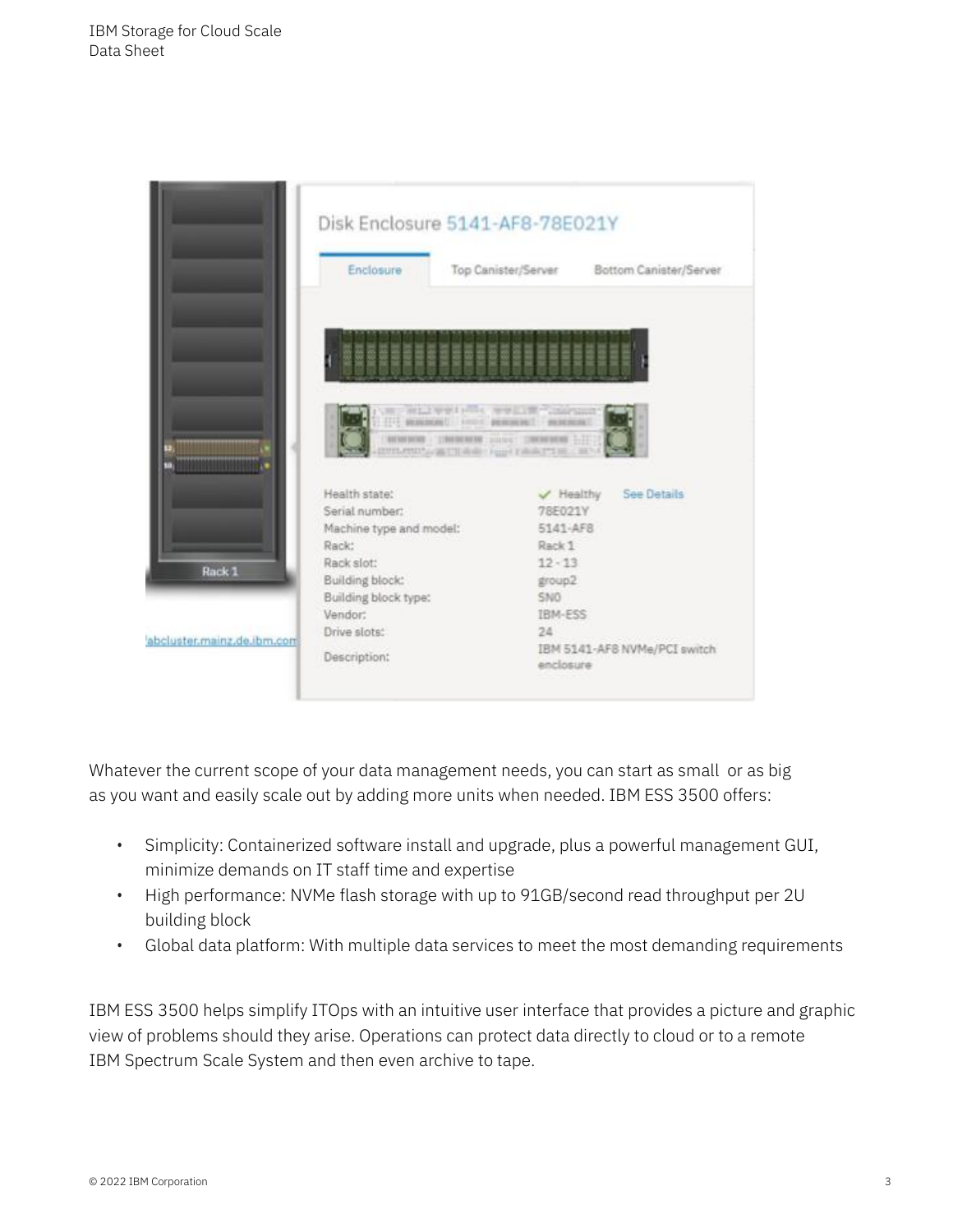## A Platform to break the data barriers The Global Data Platform



#### **Specifications**

Fully compatible with current IBM ESS 5000, ESS 3200, ESS 3000 and previous generation ESS (GLxS, GLxC, GSxS and GHxy). Capable of leveraging the same ESS Management Servers, Protocol Nodes and Spectrum Scale Cluster/Name Space.

Embedded Red Hat Enterprise Linux 8.x operating system simplifies RHEL install, management and upgrade by removing the need to register with Red Hat<sup>®</sup> to download errata and patches.

Standard three-year warranty, IBM on-site 9x5, next business day support. Optional upgrade for additional on-site.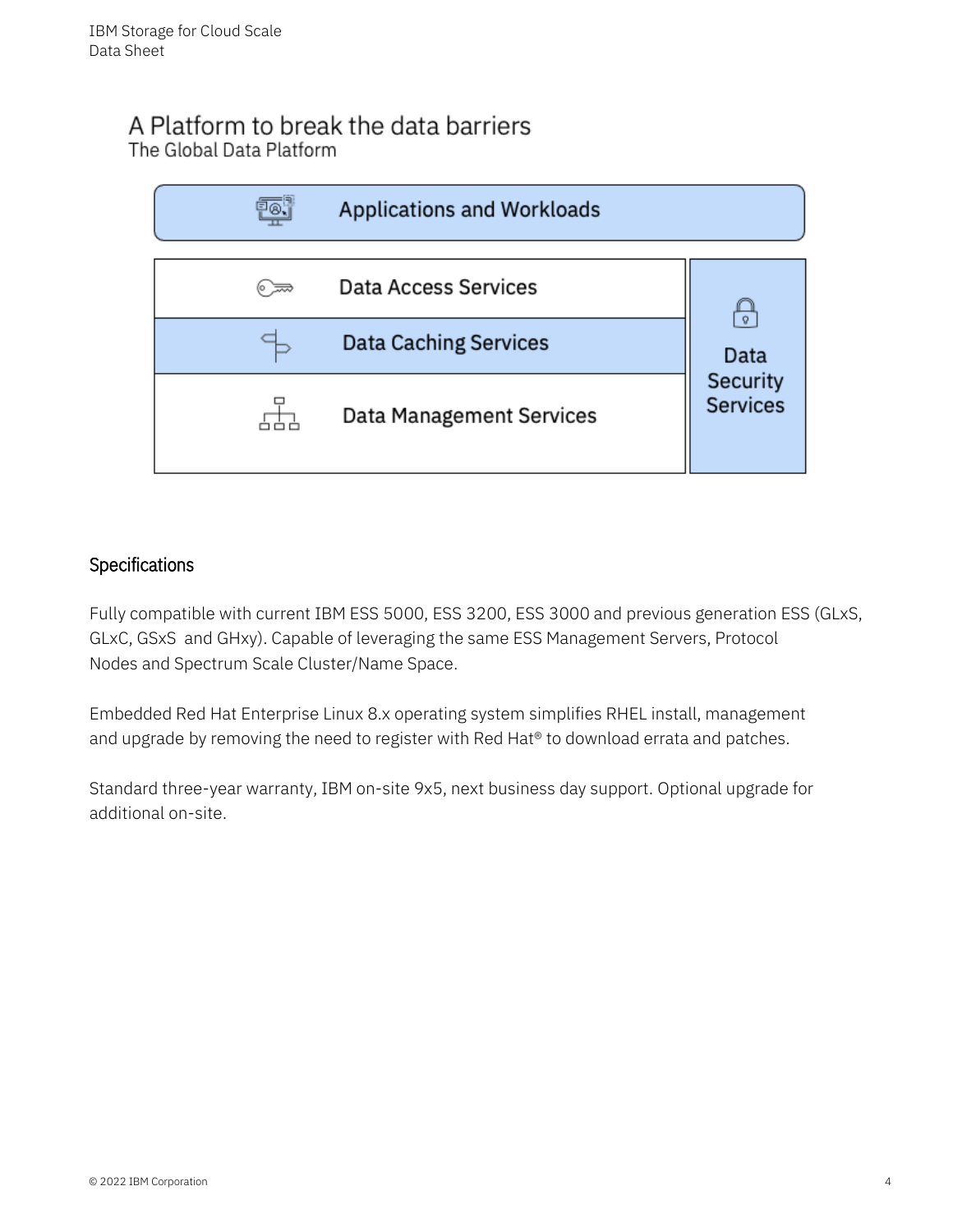| System                  | Dual 1-socket Storage Controllers, Active/Active                                             |
|-------------------------|----------------------------------------------------------------------------------------------|
| Features                | 1024 GB memory                                                                               |
|                         | De-Clustered RAID supporting erasure coding schemas: 3-way replication, 4-<br>$\bullet$      |
|                         | way replication, 4+2P, 4+3P, 8+2P, 8+3P                                                      |
| Software                | ESS software 6.1.3.0                                                                         |
|                         | $\bullet$                                                                                    |
|                         | IBM Spectrum Scale for ESS 5.1.3.1                                                           |
|                         | Red Hat Enterpise Linux (RHEL) 8.4                                                           |
| Performance             | AMD 7642 48 core processor<br>$\bullet$                                                      |
|                         | Sequential read performance up to 91GB/S                                                     |
| Networking              | HDS 200Gb/s Infiniband®, up to 8 ports<br>$\bullet$                                          |
|                         | 100Gb/s Ethernet, up to 8 ports                                                              |
|                         | Two integrated networking ports (separation of MGMT and BMC)                                 |
| Adapters                | Four x16 PCIe Gen4 adapter slots<br>$\bullet$                                                |
| <b>Drive</b><br>Support | 12 or 24 NVMe SSDs (3.84TB, 7.68 TB or 15.36 TB)<br>$\bullet$                                |
| Power                   | Input Voltage: 200-240V 50/60 Hz<br>$\bullet$                                                |
| Cooling                 | Nominal Power: 1,350 W (empty); 2000 W (max)                                                 |
|                         | Nominal Heat: 4,606 BTU/hr (empty); 6,825 BTU/hr (max)                                       |
|                         | Power Supplies: 2 hot swappable, redundant<br>$\bullet$                                      |
|                         | Acoustical: 8.1 bels (idling or operating)<br>$\bullet$                                      |
|                         | Environment Operating temperature (optical networking: 5°C to 32°C)<br>$\bullet$<br>((copper |
|                         | networking: 5°C to 35°C) from 0 to 3048 m (0 to 10,000 ft); Above 900 m,                     |
|                         | de-rate maximum air temperature 1 degree per 300 m; 8%-80%                                   |
|                         | humidity range                                                                               |
| Size / Weight           | 2RU; H:3.5" (88 mm), W: 19" rack (483 mm), D: 33.5" (850 mm) without                         |
|                         | bezel                                                                                        |
|                         |                                                                                              |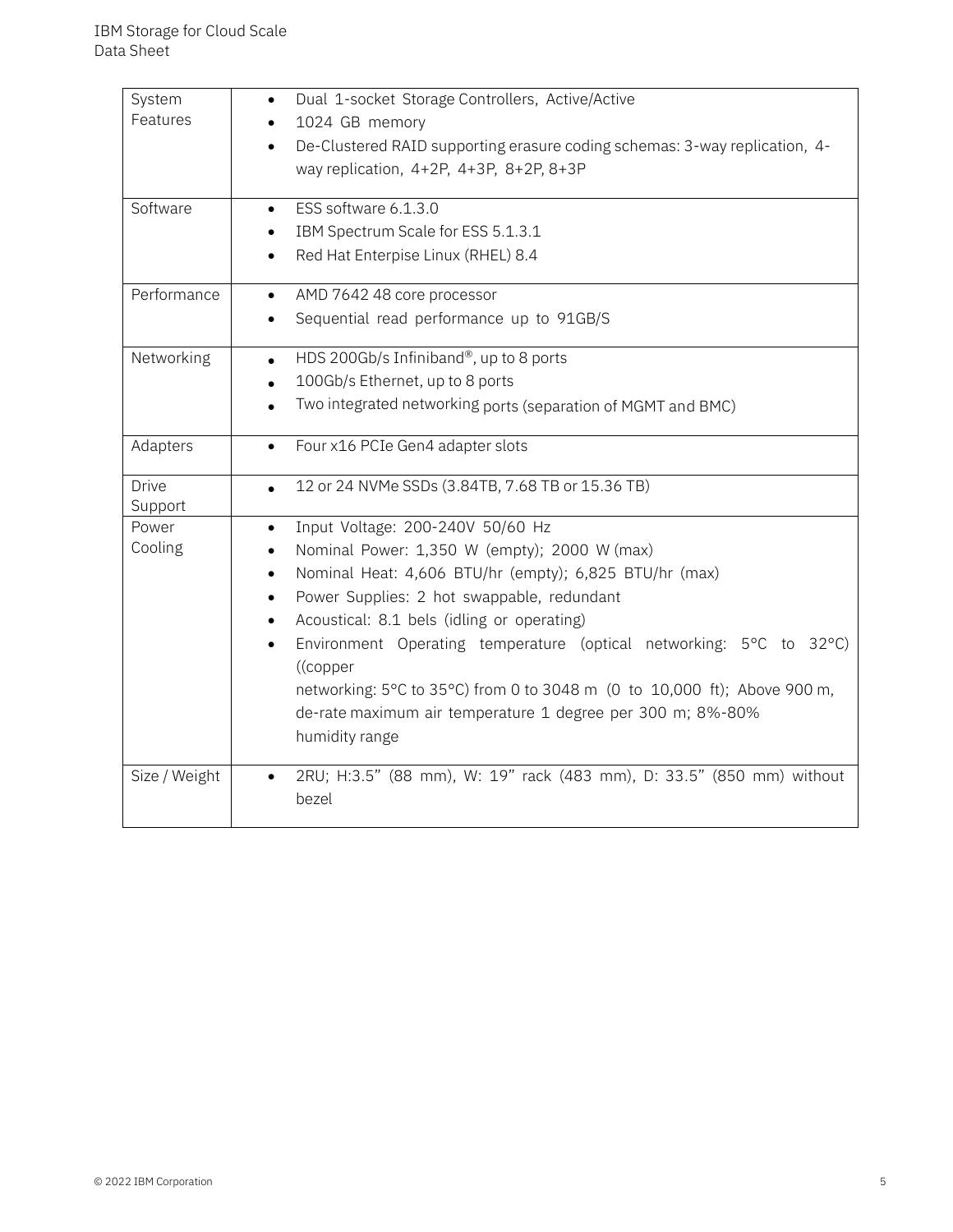IBM Storage for Cloud Scale Data Sheet

#### Why IBM?

IBM Spectrum Scale and the IBM Elastic Storage System provide a way to solve diffult problems with more data and faster access to that data. Each storage system from IBM offers a full-featured set of data services which are powered by the Global Data Platform. The core data services include Data Access Services, Data Caching Services, Data Management Services and Data Security Services.

Each core data service offers their own set of Custom data services that create an easy to manage and powerful set of capabilities that differentiate IBM's cloud scale products.

Find out more about our entire product portfolio including our powerful IBM Cloud® Object Storage and IBM Spectrum Discover products.

Next steps

-> [IBM Storage Cloud Scale Solutions](https://www.ibm.com/storage/artificial-intelligence)